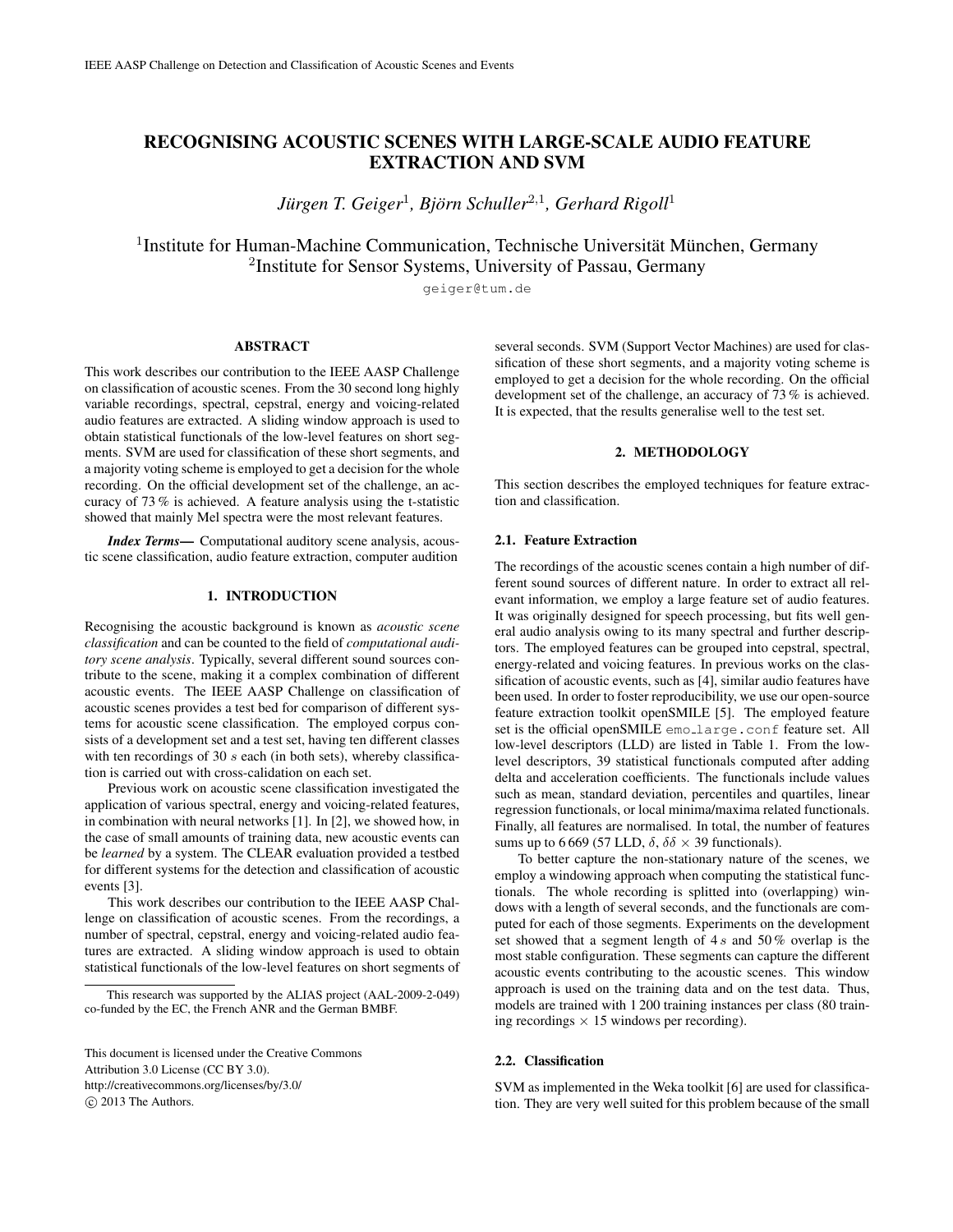| Cepstral features (13)                                                                                                                                                                  |                                                                                                                                                                                          | simple        | window             |  |  |  |
|-----------------------------------------------------------------------------------------------------------------------------------------------------------------------------------------|------------------------------------------------------------------------------------------------------------------------------------------------------------------------------------------|---------------|--------------------|--|--|--|
| MFCC $0 - 12$                                                                                                                                                                           | <b>MFCC</b>                                                                                                                                                                              | $50\%$        | 67%                |  |  |  |
| Spectral features (35)                                                                                                                                                                  | $MFCC + Spectral + Energy + Voicing$                                                                                                                                                     | 60%           | 73%                |  |  |  |
| Mel-Spectrum bins 0–25,<br>zero crossing rate.<br>$25\%$ , 50%, 75%, and 90% spectral roll-off points,<br>spectral flux, centroid,<br>relative position of spectral maximum and minimum | Table 2: Accuracies for two different feature sets (MFCC vs. all<br>features), using the simple feature extraction method or the window<br>approach.<br>3<br>$\mathcal{D}_{\mathcal{L}}$ |               |                    |  |  |  |
| <b>Energy features (6)</b>                                                                                                                                                              | window length $(s)$<br>67<br>71<br>$\arctan(y(\%)$                                                                                                                                       | 4<br>73<br>66 | <sub>6</sub><br>64 |  |  |  |
| logarithmic energy,<br>energy in bands from $0 - 250$ Hz, $0 - 650$ Hz,<br>$250 - 650$ Hz, 1 - 4 kHz, 3010 - 9123 Hz                                                                    | Table 3: Accuracies for different window lengths, keeping the win-<br>dow shift constant at $2s$ .                                                                                       |               |                    |  |  |  |

#### Voicing-related features (3)

F0 (subharmonic summation (SHS) followed by Viterbi smoothing), F0 envelope, probability of voicing

Table 1: 57 cepstral, spectral, energy and voicing-related aoustic low-level descriptors (LLD).

number of classes and small amount of training data per class. SVM with a linear kernel and complexity 1.0 are used. They are trained with the sequential minimal optimisation (SMO) algorithm and the windowed training data.

Classification is performed on the windowed test data. Each of the 4 s long windows is separately fed to the classifier to recognise one part of the scene. Thereby, for each test instance, 15 classification results are obtained. In order to get one decision for the whole instance, a majority voting scheme is employed. A majority vote is made over all separate classification results to decide for the recognised class. Weighting the single classification results by their confidence (obtained by fitting the output of the SVM to a logistic regression model) brought no improvement, and thus, the majority vote is not weighted.

## 3. EXPERIMENTS

All experimental results reported here are obtained with the official challenge development set. This dataset contains 100 recordings of 10 different classes. Experiments are conducted using a 5-fold cross validation. In the first fold, files 1 and 2 of each class are used for testing and the rest for training. Files 3 and 4 are used for testing in the second fold, 5 and 6 in the third fold, etc. Final results are obtained by summing up results for each fold.

#### 3.1. Results

Without using the window approach, an accuracy of 60% is obtained. Segmenting the training and test data into windows with a length of 4 s and a window shift of 2 s results in an increased accuracy of 73 %. Table 2 shows results for experiments with two different feature sets: using only MFCCs  $(13 \text{ MFCCs} + \text{delta} + \text{ac} - \text{delta})$ celeration coefficients and their functionals) or using the full feature set (MFCC, spectral, energy, voicing). Both systems are tested with the simple feature extraction approach where features are computed over the whole recording, or with the windowing approach.

The results in Table 2 demonstrate that the proposed feature

set improves the system performance compared to only MFCC features. Furthermore, the employed window approach can succesfully increase the accuracy.

The influence of the window length on the classification accuracy can be seen in Table 3. With a window shift of  $2s$ , smaller window sizes generally lead to better accuracy, whereby the best result is achieved with a window length of 4 s.

Table 4 shows the confusion matrix for the best-performing system, using all proposed features and the employed window approach. Some classes (*bus*, *busystreet*) are recognised with 100 % accuracy, while for others (*park, restaurant, tube*), scores as low as 40 % are obtained. Most confusions are made between the classes *park* and *quietstreet* or *restaurant* and *supermarket*. The recordings of the classes *park* and *quietstreet* are partly very similar. Recordings of the class *tube* and *tubestation* contain a high variability, depending on the actual occuring acoustic events. Therefore, these classes are confused with several other classes.

It has to be noted that, given the small size of the dataset, a large improvement in accuracy is needed to make it a significant improvement. When results in the order of 60 % are achieved, the accuracy has to be improved by roughly 12 % to be significant. Significance was evaluated using a one-sided z-test and a p-value of 5 %.

# 3.2. Feature Analysis

In order to understand the contribution of different features to the classification result, we performed a feature analysis. For each of the employed 6 669 features, a score is computed using a t-test. The t-statistic is computed for each pair of acoustic classes and is summed up over all pairs to obtain a single score for each feature. This score is computed for each fold, using the training data of this fold. Summing up the scores over all folds results in a feature ranking. Using this feature ranking, another set of experiments is conducted, starting with the 10 best features and gradually adding more features until the whole feature set is used. Figure 1 shows the results of this experiment.

It can be seen that already with 150 audio features, an accuracy of 65 % is obtained. Adding more features does not improve the accuracy. Only with 6 000 features or the full feature set, the accuracy improves. The top 150 features contain mostly Mel spectra (116, whereby lower-order components are represented more often), but also energy (14), MFCC (14, only from the 12th component), spectral flux (2) and position of spectral minimum (4). Most of the functionals are equally represented in the top 150 features. However, it